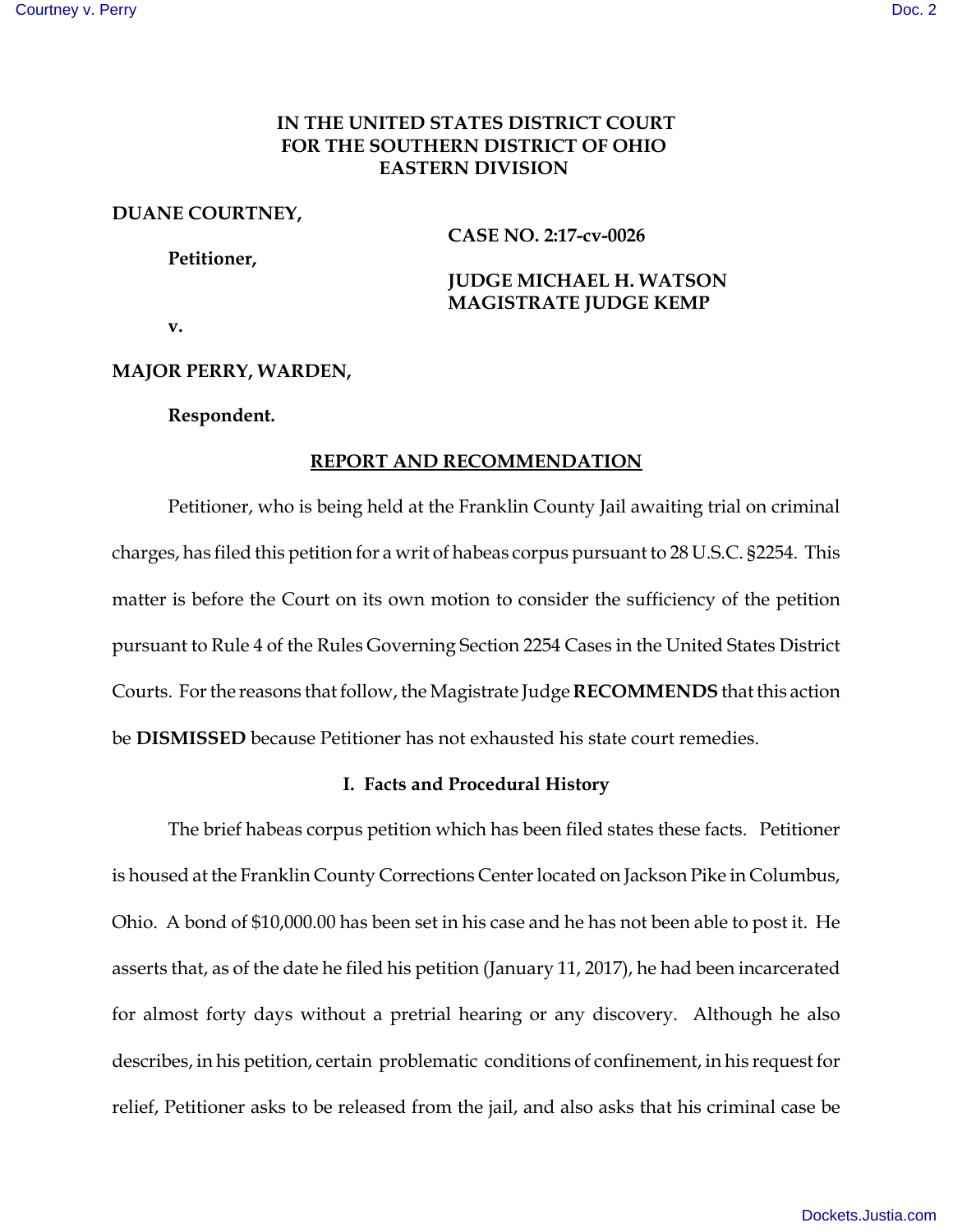removed to federal court if possible. *See* Doc. 1.

### **II. Exhaustion of State Remedies**

It is a statutory requirement that before a federal court can grant habeas corpus relief to a state prisoner who is being held under a judgment issued by a state court, that prisoner must have asked for relief from the state courts and been denied. *See* 28 U.S.C. §2254(b). That statute says both that a petitioner cannot get federal habeas corpus relief unless he or she "has exhausted the remedies available in the courts of the State...." There is an exception available if the state has no corrective process to address the particular issue being raised. The reason that a petitioner must first seek relief from the state courts is so those courts have a chance to fix their own errors before a federal court steps in and does it for them. As the United States Supreme Court said in *O'Sullivan v. Boerckel*, 526 U.S. 838, 844 (1999),

State courts, like federal courts, are obliged to enforce federal law. Comity [which is the respect a federal court owes to the state judicial system] thus dictates that when a prisoner alleges that his continued confinement for a state court conviction violates federal law, the state courts should have the first opportunity to review this claim and provide any necessary relief.

Additionally, as the *O'Sullivan* court made clear, it is not enough to ask just one state court to address the problem; "state prisoners must give the state courts one full opportunity to resolve any constitutional issues by invoking one complete round of the State's established appellate review process." *Id*. at 845.

It is rare that a federal court gets involved in a state criminal matter before the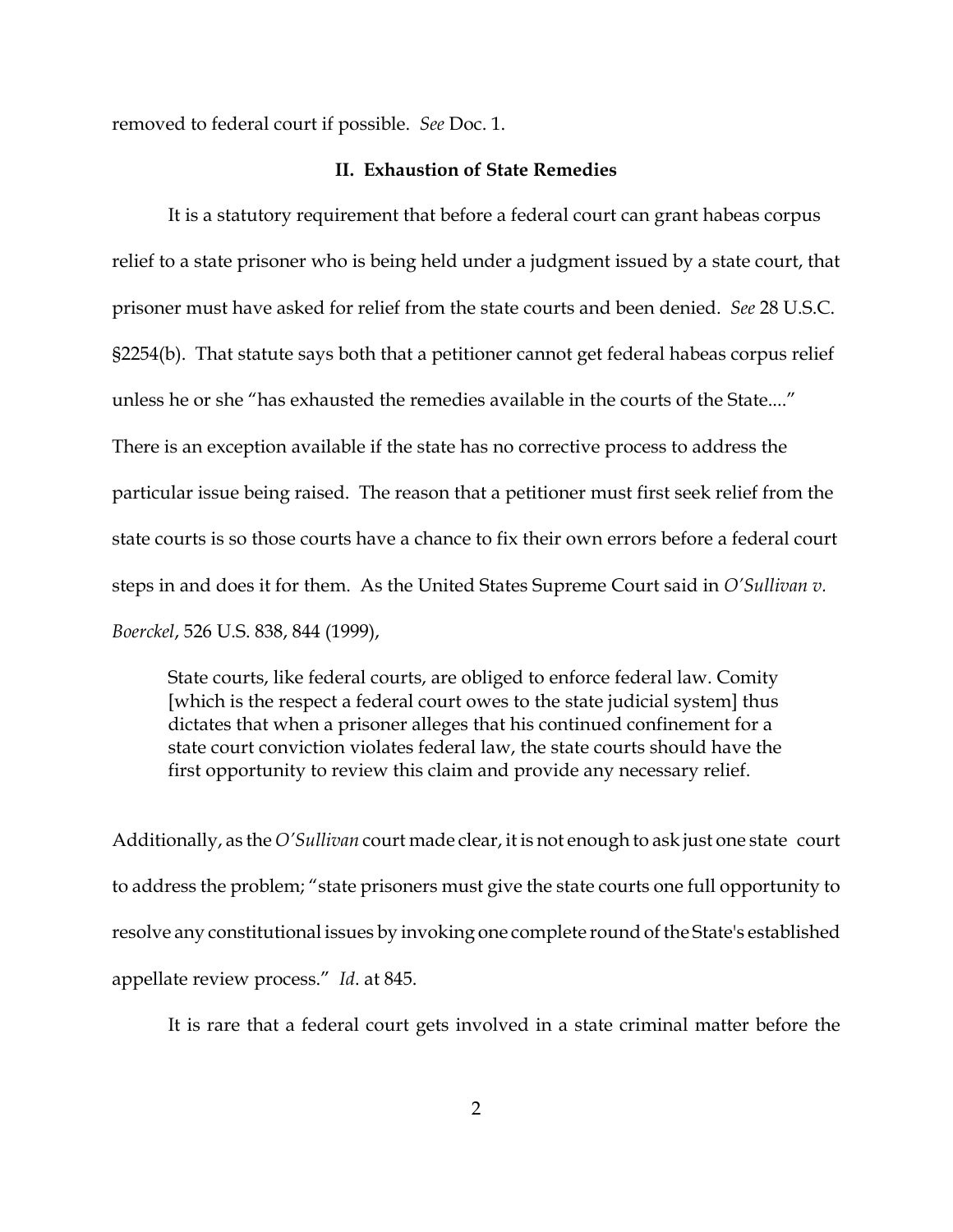Petitioner has been convicted of a crime, but it does happen. In that situation, the prisoner is not being held under a judgment of conviction by a state court, so the exhaustion requirement set forth in §2254(b) does not apply directly. However, even if the relief is being sought under 28 U.S.C. §2241 (which is the federal statute to be used by prisoners who are still awaiting trial), state court remedies must be exhausted. As the Court of Appeals said in *Atkins v. People of the State of Mich.*, 644 F.2d 543, 546 (6th Cir. 1981), "although §2241 establishes jurisdiction in the federal courts to consider pretrial habeas corpus petitions, the courts should abstain from the exercise of that jurisdiction if the issues raised in the petition may be resolved either by trial on the merits in the state courts or by other state procedures available to the petitioner."

So the question here is whether there are remedies that Petitioner can pursue through the state courts to challenge his being held on a \$10,000.00 bond, which he appears to consider excessive - a claim arising under the Eighth Amendment to the United States Constitution - or to challenge the length of his pretrial detention. The answer is yes, and Petitioner's failure to pursue those remedies prevents this federal court from ordering his release.

A similar issue was presented to the United States District Court for the Northern District of Ohio in *Roth v. McGuire*, 2007 WL 315766 (N.D. Ohio Jan. 30, 2007). There, the court, after acknowledging that the exhaustion requirement applies to a state-court defendant seeking review of bond conditions in federal court, held that Ohio allows such persons to seek relief in the state courts by filing a petition for a state writ of habeas corpus.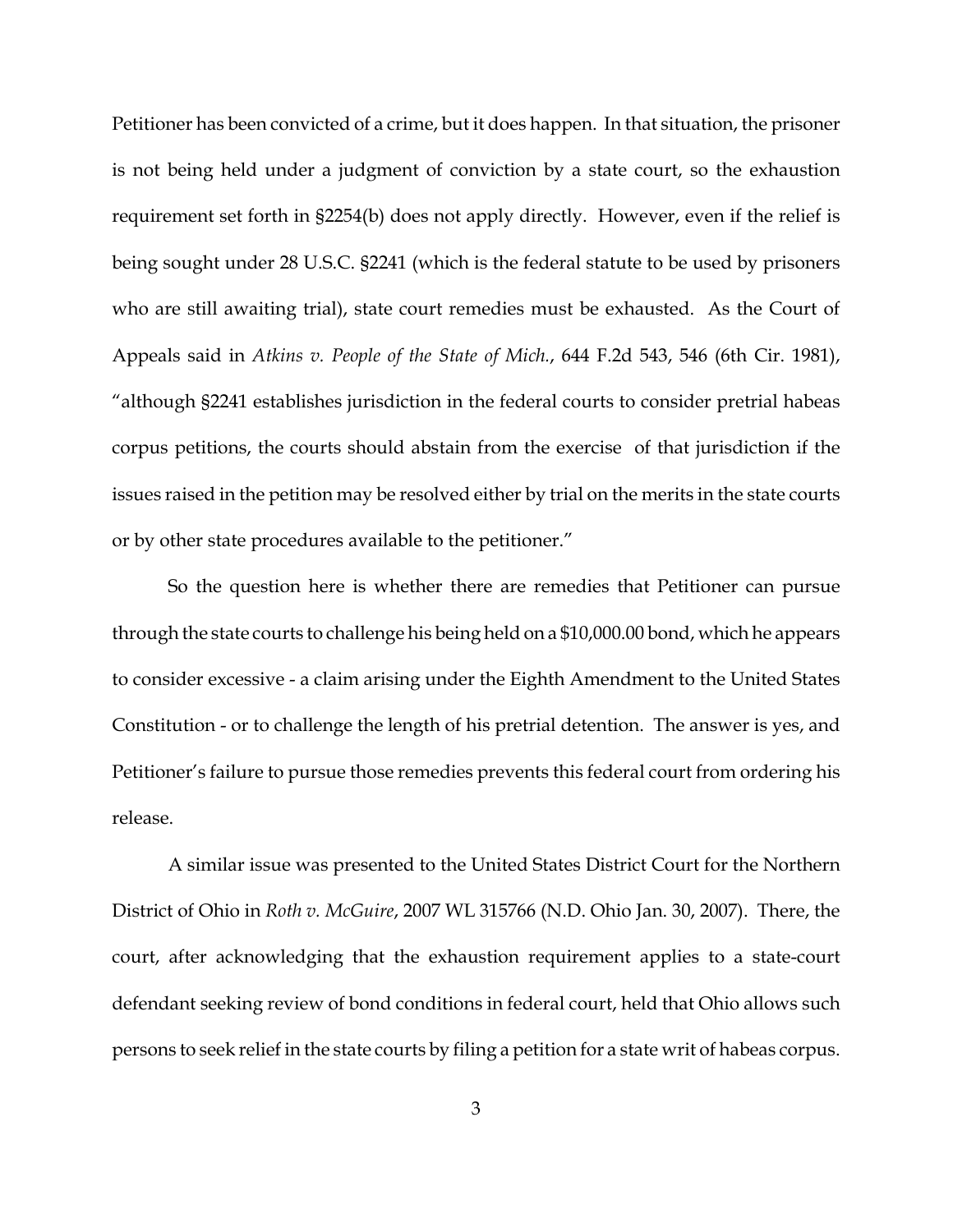*Roth* cited the Ohio Supreme Court's decision in *Chari v. Vore*, 91 Ohio St. 3d 323, 325 (1991) as holding that "[h]abeas corpus is the proper remedy to raise the claim of excessive bail in pretrial-release cases." Ohio courts have routinely heard state habeas corpus cases where bail is an issue. *See, e.g., Smith v. Leis*, 165 Ohio App.3d 581 (Hamilton Co. 2005). Consequently, until Petitioner asks the state courts to review his bail, he cannot get any relief on that issue from a federal court.

Petitioner has also asked that, if possible, his state court criminal case be removed to federal court. Removal of a case from state court can occur only if there is a statute which authorizes it. "The right of a defendant or defendants to remove rests entirely by statutory provision...." *Perkins v. Halex Co. Div. of Scott Fetzer*, 744 F.Supp. 169, 172 (N.D. Ohio 1990). A criminal case can be removed only if the defendant is an officer or agency of the United States or is a member of the military who is being prosecuted for an act taken in that capacity. *See* 28 U.S.C. §§1442, 1442a. Petitioner has not alleged any basis for removal, so he is not entitled to that remedy.

#### **III. Recommended Disposition**

For the reasons set forth above, the Magistrate Judge **RECOMMENDS** that this action be **DISMISSED** as unexhausted.

#### **IV. Procedure on Objections**

If any party objects to this *Report and Recommendation*, that party may, within fourteen (14) days of the date of this report, file and serve on all parties written objections to those specific proposed findings or recommendations to which objection is made,